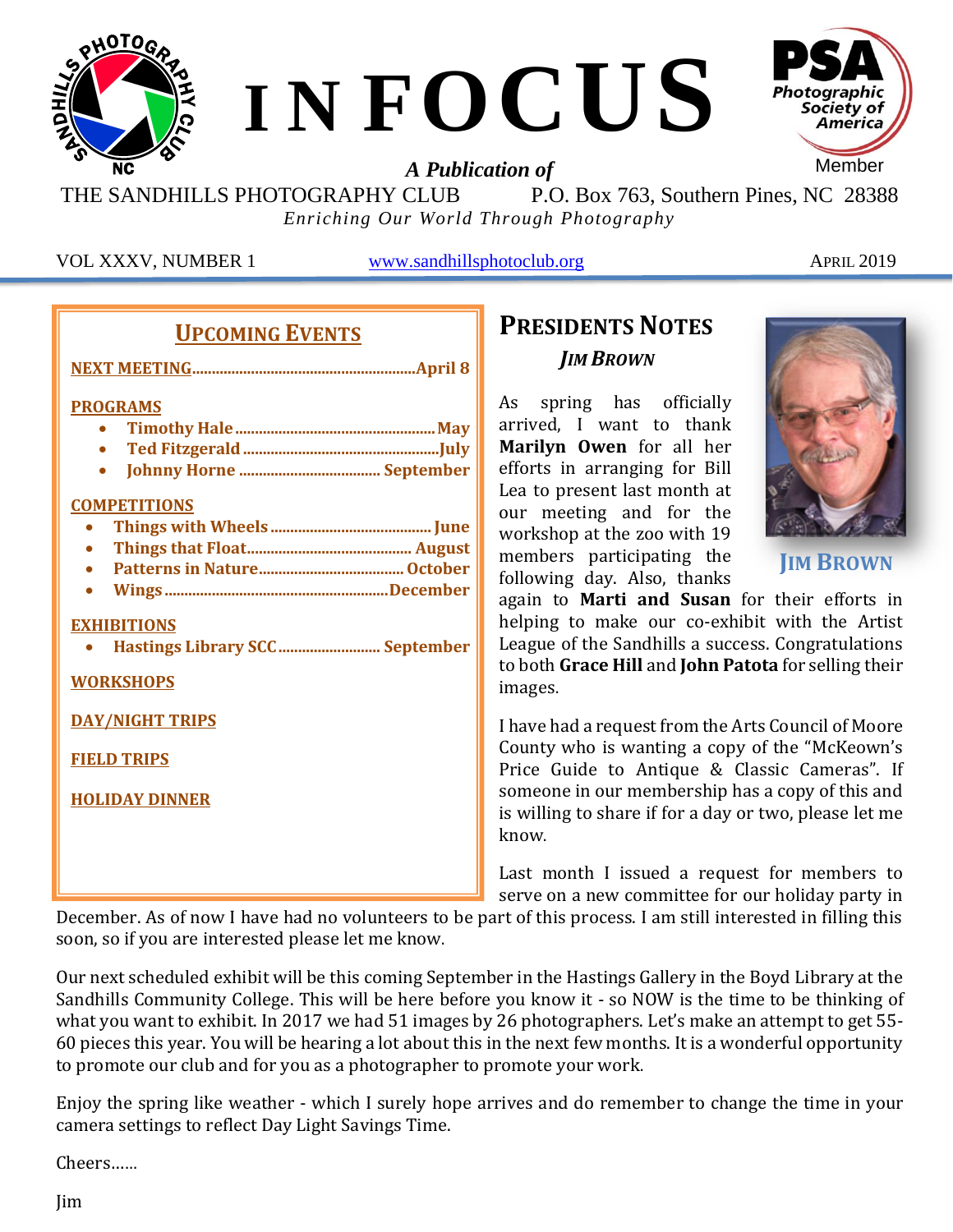| <b>Checking Account</b> |           |
|-------------------------|-----------|
|                         |           |
|                         | .04       |
|                         | 51.60     |
|                         |           |
| <b>Savings Account</b>  |           |
|                         |           |
|                         | .04       |
|                         |           |
| <b>TOTAL FUNDS</b>      |           |
|                         |           |
|                         | \$4887.81 |
|                         |           |
|                         |           |



**BONNY HENDERSON** 

# **MEMBERSHIP NEWS,** *Judy Nappi:*

Well, March did come in like a lion and it looks like it's leaving the same way. Our club members showed up, regardless of the weather, for not only our monthly meeting featuring Bill Lea, but also our various outings. Make sure to visit our website for some of the great shots that document these events.

Membership consists of 65 individual members, 2 honorary members, 19 family memberships, and 1 student membership for a total of 87 members.

Last month we welcomed **Anne Steidinger** to the club and here is bit more about Anne. Anne is a self-proclaimed beginner, when it comes to photography. If she isn't using her cell phone to take shots, her go to camera is a Canon G5X. She mainly takes photographs of people (not portraiture), activities, and unique compositions.

Anne has enjoyed traveling with the club as a "tag-a-long" watching the pros and serious photographers, who find less common subjects and then seeing their results - artistic, not travelogue material! Anne enjoys those scenes that are meaningful only to the person who shot them, but that are important for the story they tell.

Anne is looking forward to getting the benefit of having her work critiqued, learning good post editing techniques and participating in the club's various outings. Please say hi to Anne and make her feel welcome.



**JUDY NAPPI**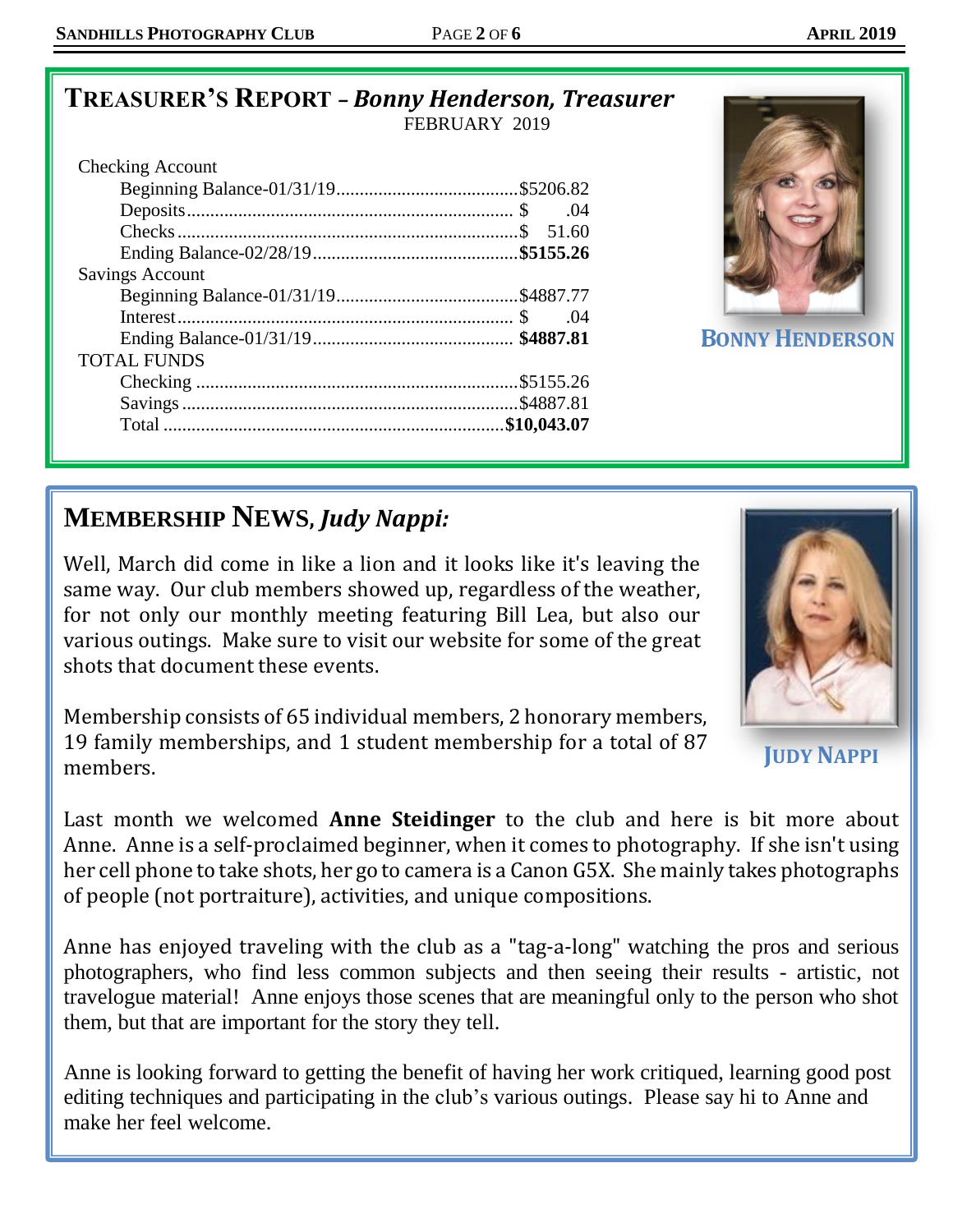## **COMPETITION COMMITTEE – LANA REBERT, DENNIS SNIPES & GISELA DANIELSON**

At our next meeting on **April 8th**, we will see the results of the **Shadows Competition** judged by **Jeff Thrower**. Jeff will give us a glimpse of his work after the competition and will answers questions regarding his photography. You don't want to miss this opportunity to see a talented commercial photographer. We have six seats open for dinner with him Monday night at Ironwood Café. Email us at [competitions@sandhillsphotoclub.org](mailto:competitions@sandhillsphotoclub.org) to get a spot. Here *is* a quote from one of his testimonials and his website:

"*Jeff has an uncanny ability to make an inner beauty shine through for the world to see and admire. His level of professionalism is unparalleled and can make even a first introduction feel like the comfort of a lifelong friendship. He has a commitment to his profession that is clearly seen through his work and will make you want to go back for more. It's a high unlike anything I've ever felt before and would recommend, rather, encourage anyone who's ever wondered "what if" to take a glance through the magnificent eyes of Jeff Thrower. You'll be amazed at what you see!*

#### [https://www.jeffthrower.com](https://www.jeffthrower.com/)

*The SmugMug links open for entries for the next competition, Things with Wheels, on Saturday, May 11th at 4:00 pm. and close on Saturday, May 18th at 4:00 pm. Here is the definition outline for this competition.* **"Must have wheels, but wheels don't have to be supporting the thing. At least two elements should be in the image: thing & wheel"** So, get your creative mind working on what to capture. There is a 3 year time limit, so your image has to be taken on or after January 1, 2016. Standard/minimal post processing for Classes A-B: Subtle vignettes are allowed. Class C is unrestricted processing. Titles should start with WH\_A\_Smith\_Joe\_Title. WH\_B\_Smith\_Joe\_Title. WH\_C\_Smith\_Joe\_Title. Please keep your titles short! After a few months of testing, **you can now use these two special characters: commas and apostrophes**.

The judge for this competition on **June 10th** is a local commercial photographer, **Don McKenzie**. In the past, Don was well received by our club, and we welcome him back as he has not judged our competitions for a few years. Here is his website:

#### <http://www.mckenziephotography.com/>

Thank you for submitting your back to front photos. Keep submitting them. Also, thank you for your improvement in not waiting until the last minute to submit your entries as it helps not only us but you tremendously. If there is an issue with your photo, we will have time to correct it. One of us on the committee will get back to you, but give the committee 24 hours after your entry submission for us to reply. If you have any questions for the competition committee do not reply to this newsletter but address all inquiries to [competitons@sandhillsphotoclub.org.](mailto:competitons@sandhillsphotoclub.org)



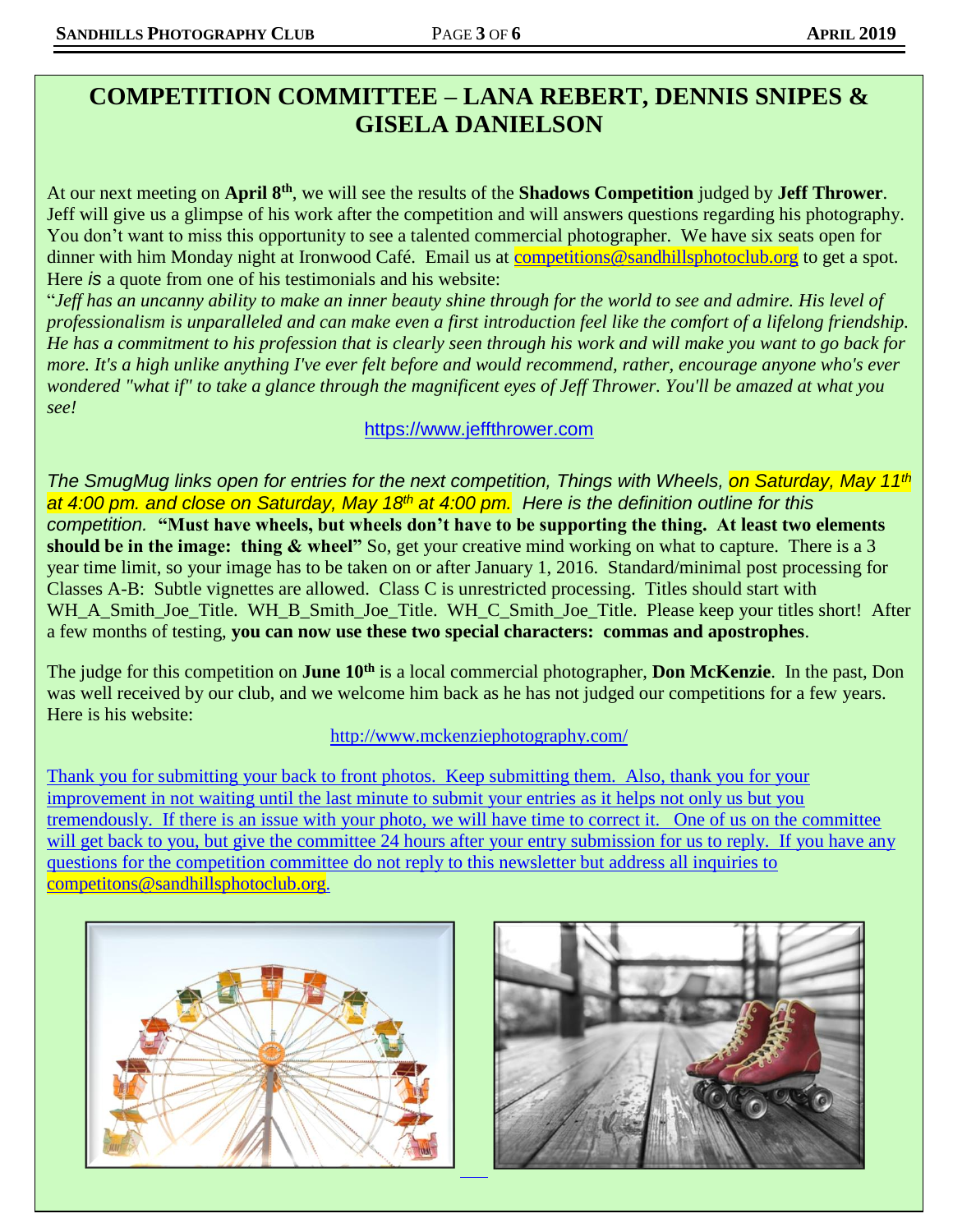## **HOSPITALITY**, *Neva Scheve*

| April     | Frank Dalmau            |
|-----------|-------------------------|
| May       | Pot Luck A-L            |
| June      | Jo Ann Sluder           |
| July      | Linda Piechota          |
| August    | Dave & Cheryl Powers    |
| September | <b>OPEN</b>             |
| November  | Pot Luck M-Y            |
| December  | <b>Christmas Dinner</b> |

Thank you to all who have volunteered to provide refreshments at the meetings. Note that Elliott's Catering has volunteered for September, hoping to get some additional business from our members.

# **PROGRAMS – SUBMITTED BY JOHN PATOTA**

We have a great line-up of programs scheduled for the remainder of 2019, and I am busily working on 2020.

- In May, Timothy Hale will present the program "Telling a Story with Photos." Tim is a photographer with Ft. Bragg and trains other military photojournalists.
- In July, the speaker will be Ted Fitzgerald. Ted has recently joined The Pilot as a photojournalist, following 30 years as a staff photographer for The Boston Herald. His program will be on the differences between small-town and big-city photojournalism.
- In September, Johnny Horne will give a presentation on astrophotography. Some of you may remember the last time he came to SPC, when he told us about the transit of Venus which was to occur in June 2012 and then not again for 110 years. Some of our members actually caught the shadow of Venus on the setting sun with their cameras.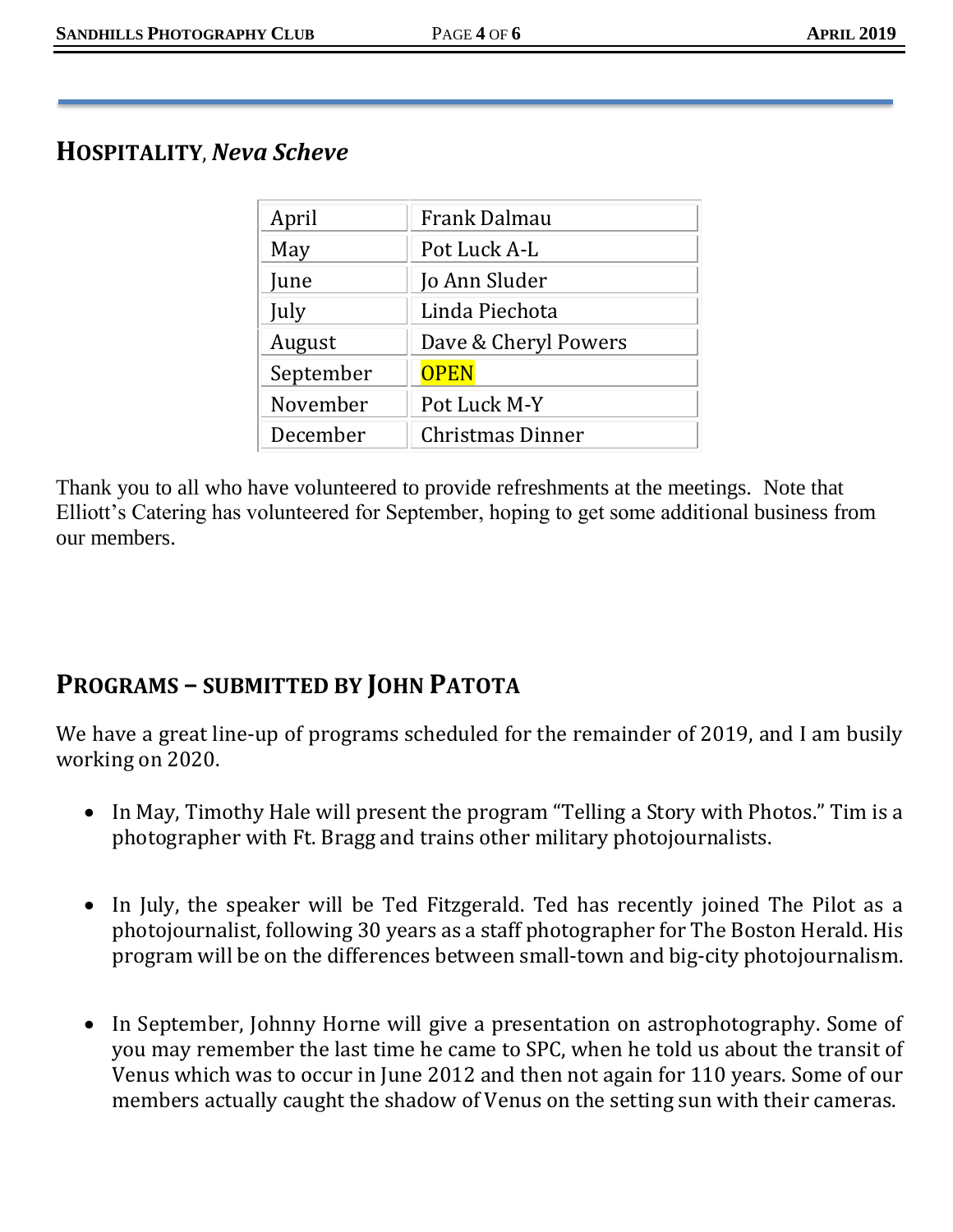

### **SANDHILLS PHOTOGRAPHY CLUB'S WEBSITE WWW.SANDHILLSPHOTOCLUB.ORG**

### **Website**

*You may view the new club directory at: [Club Directory](https://sandhillsphotoclub.smugmug.com/Site-and-Logo-Images/Club-Members-Portrait-Collage/) . If you would like to have your photo added to the directory, just send a favorite to me at [John German](mailto:jojegerman@outlook.com) . I will add it to the gallery.*

### **Notes**

*This month's featured gallery on the club website is for* [Neva Scheve.](https://sandhillsphotoclub.smugmug.com/Member-Galleries/Neva-Scheve/Photography-by-Neva-Scheve) *Click the feature button on the home page for her gallery.* 

*View the Bill Lea Workshop at the NC Zoo with 18 club members with the button on the home page of the website or click this link: [Bill Lea Workshop.](https://sandhillsphotoclub.smugmug.com/Workshops/2019-NC-Zoo-Workshop-with-Bill-Lea/2019-NC-Zoo-Workshop-with-Bill-Lea/)*

*There is now a "Subscribe Now" button on the home page to subscribe to the club's monthly newsletter. As of this month we have 42 subscriptions from non-members.* 

### **Member Galleries**

*Members who would like a personal gallery should let me know at [website@sandhillsphotoclub.org](mailto:website@sandhillsphotoclub.org) , and I will send an upload link for their use. See the website "Member Galleries" page for instructions on sizing, etc. This link will continue to work but if you wish to change images, I must delete the old ones. You can upload at will. If you have lost your link,* **just let me know and I will resend it to you.**

**If you have a personal website**, please let me know and I can provide a link on the "Member's Galleries" page for you. Please view the member's websites & galleries on this tab on the club website.

Thank you, John German

PS: Please email any errors that you may notice on the website. I will correct them as soon as possible. [website@sandhillsphotoclub.org](mailto:website@sandhillsphotoclub.org)